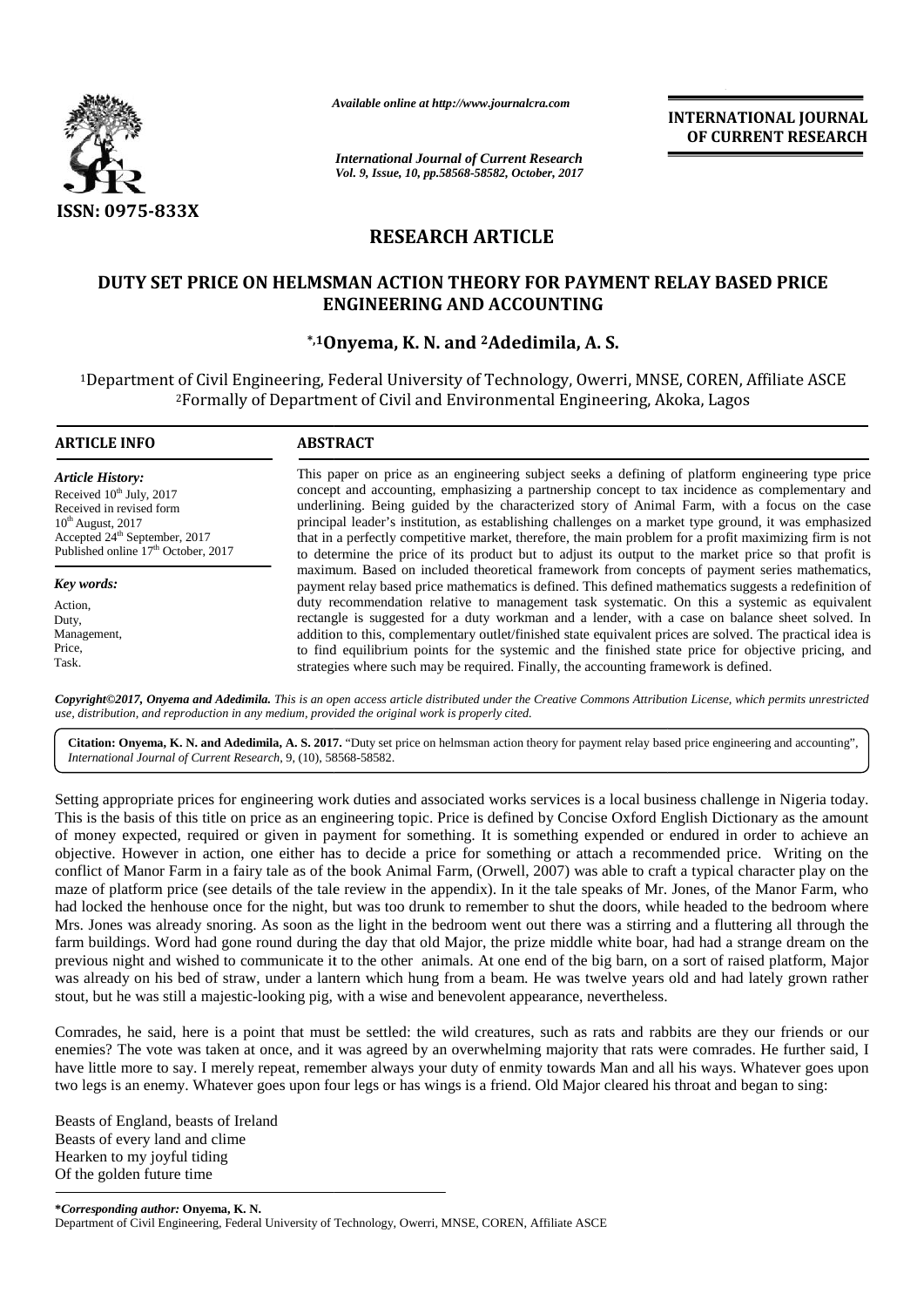Soon or later the day is coming Tyrant man shall be o'erthrown And the fruitful fields of England Shall be trod by beasts alone

The singing of this song threw the animals into the widest excitement. Almost before Major had reached the end, they had begun singing it for themselves.

Much later, Minimus the poet composed another song, thus starting: Animal Farm, Animal Farm Never through me shall thou come to harm

Squealer said stiffly, Beast of England was the song of the rebellion, it is no longer needed. All orders were now issued through Squealer or one of the other pigs. Napoleon himself was not seen in public as often as once in a forthnight. He was now never spoken of simply as Napoleon. He was always referred to in formal style as "Our leader, Comrade Napoleon". It has become usual to give Napoleon the credit for every successful achievement and every stroke of good fortune. One night, there came from the farmhouse the sound of loud singing, in which, to everyone's surprise, the strains of Beast of England were mixed up. Then, Napoleon emerged, seen wearing an old bowler hat of Mr. Jones. Time came when only a few as Clover, Benjamin, Moses and a number of pigs remembered the days of the rebellion. The commandments became written to one: 'All animals are equal, but some animals are more equal than others'. Eventually, Napoleon announced that the name 'Animal Farm' had been abolished. Henceforth, the farm was to be known as 'The Manor Farm' which, he believed, was its correct and original name. No question now on what had happened to the faces of the pigs. The creatures outside looked from pig to man and from man to pig, and from pig to man again; but already it was impossible to say which was which. In a perfectly competitive market, therefore, the main problem for a profit maximizing firm is not to determine the price of its product but to adjust its output to the market price so that profit is maximum (Dwivedi, 2009). Also, from the context of a firm, an important aspect of profit maximization is to find the price from the set of prices revealed by the demand schedule that is in agreement with profit maximization objective of the firm. This is not exactly the same as similar objective as could be seen existing in cost or resource allocation. Dwivedi also asserted that there is only one price for each product commensurate with profit maximization under the given conditions. That is, the profit maximizing price does not necessarily coincide with minimum cost of production. Besides, the level of profit maximizing price is generally different in different kinds of markets, depending on the degree of competition between the sellers. However, if we have to vie off the concept of mutual market structure and degree of competition and look at a 'define it – type of pricing', we will have a different attitude to price determination. In that case we will be looking at separated market and competition practices. According to Dwivedi, in economic sense, a market is a system by which buyers and sellers bargain for the price of a product, settle the price and transact their business – buy and sell a product. It does not necessarily mean a place. The market for a commodity may be local, regional, national or international. What makes a market is a set of buyers, a set of sellers and a commodity, of which sellers are willing to sell and there is a price for the commodity.

### **Background**

Politics accomplishes the direction and self – direction of societies and allocation of values through reinforcing and strengthening the habits of compliance, the probability of enforcement of the law against those who may transgress it. Politics is indeed what the nineteenth-century statesmen called it: the art of the possible (Deutsch, 1974). To be effective any politician or statesman must know what can be done politically at any particular time and place: what laws and behaviour people will accept as legitimate, will permit to be enforced and will continue to support long enough to achieve the desired results. Priorities have to be ordered based on what is possible. The word "politics" stresses the process of decision making about public actions or goods – about what is done and who gets what. The word "government" stresses the results of this process in terms of the control and self – control of the community – whether city, state, or nation. By a helmsman concept Deutsch wrote: government is related to both the old art of steering and self-steering and the new sciences of information and control. The Greek word for the steersman or helmsman of a ship was kubern t s. "Governor" and "government" are derived from this term and so does the word for the science of communication and control: "cybernetics". Government is largely helmsman of the society being guided by politics.

Deviating to (Hoffman and Graham, 2006), in introducing the concepts of the state, freedom, equality, justice, democracy and citizenship as classical ideas, the authors fixed their concept idea, that underpins these mentioned and politics in general, at power – 'we are always talking about power'. Further, they wrote, it is not difficult to see that when we talk about power and its relation to authority we are also implicitly raising issues that have a direct bearing on the classical ideas. They also choose Max Weber's definition of the state as an institution claiming a monopoly of legitimate force. Linking power and force, they wrote: while the two ideas sound similar, power requires compliance whereas force does not. If ones choice is illusory, then we speak of coercion rather than power. However, according to them, one of the most frequently debated topics is the question of whether force can be legitimate – by legitimate it is implied that has been authorized by parliament and limited by those who can vote and hold the earlier accountable. Power as they defined is a social concept – as concerned with human relations and not with the mere movement of inanimate objects. On power and authority as an indissoluble link, they wrote that power and authority are often contrasted. A simple definition is that power dominates someone or some small group, telling them what to do, whereas authority is concerned with the rightness of an action – a person has to be pressured into complying with power, whereas they will obey authority in a voluntary way. Power and authority contradict each other and yet there is an indissoluble link between them – power and authority appear to exclude one another, but they are never found apart. It is a problem of 'two levels'.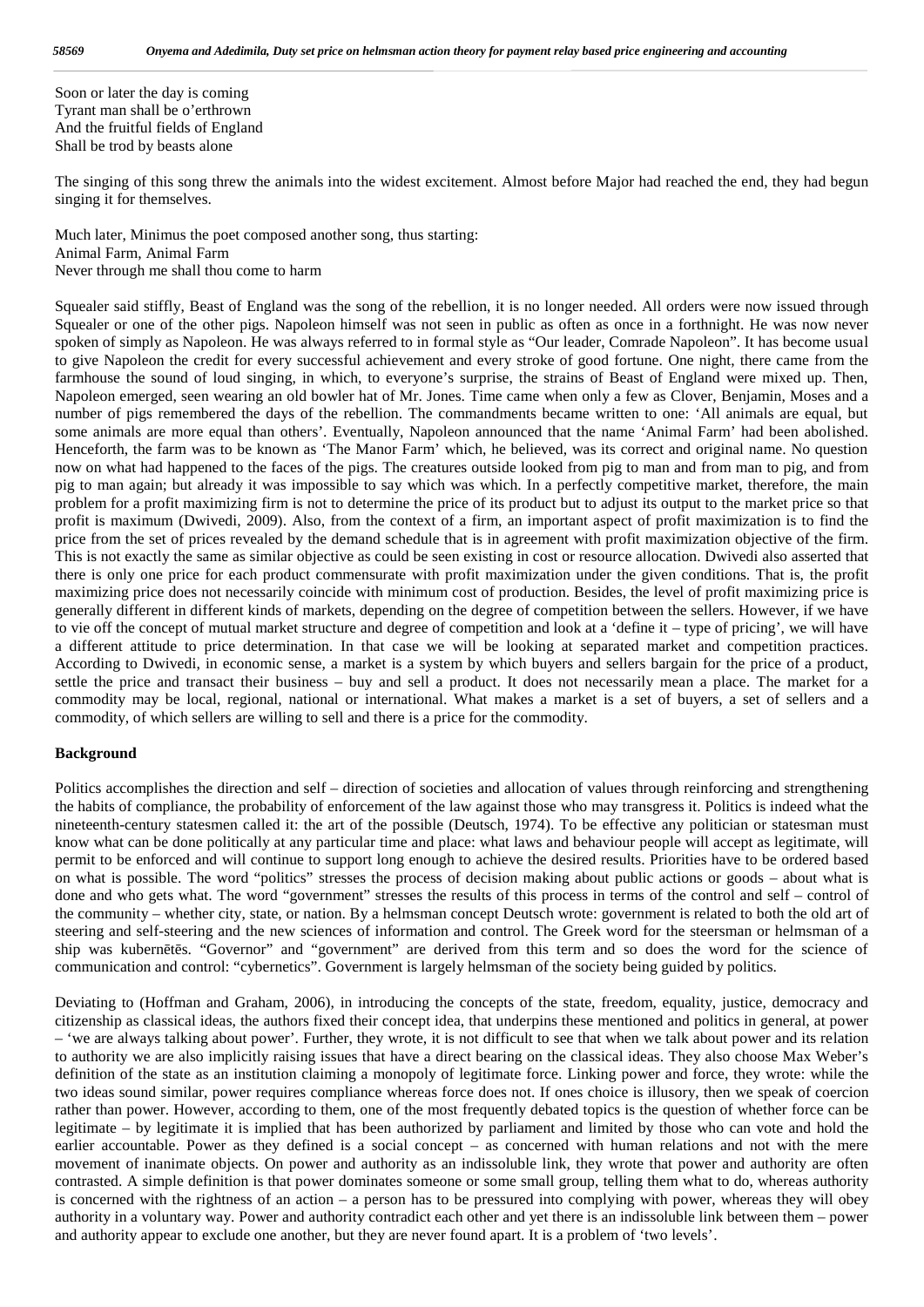On accounting for the 'indissoluble link' (Hoffman and Graham, 2006) wrote, constraint is unavoidable since no agent can exist except through a structure: these structures are both natural and social. It should not be confused with force, saying, although we know of many societies that were or (in the case of international society) are stateless in character, we know of no society in which there is an absence of constraint. All relationships involve constraints (power) and entitlements (authority). The point is that even in the most authoritative statement, power is also implied, and in the sternest expression of power, authority is also present. The two always go together and unless they are linked, no relationship is possible. In their opinion, power is not merely a crucial but the central concept of politics. The contention that bad, even corrupt, government is good has two components: the political and the economic. The inarguable harm brought by bad government led (Henry, 2013) to a second inquiry asking: what is good government? He stated good government is uncorrupted, democratic and competent and that public administration is essential to these. He defined public administration as a broad-ranging and amorphous combination of theory and practice that is meant to promote a superior understanding of government and its relationship with the society it governs, as well as to encourage public policies more responsive to social needs and to institute managerial practices attuned to effectiveness, efficiency, and the deeper human requisites of the citizenry.

A bureaucrat is a government official perceived as being overly concerned with procedural correctness. In defense of governing well (Henry, 2013) wrote, bureaucracy is in our bones. Saying, prehistoric evidence unearthed at archeological digs suggests that the rudiments of a bureaucratic social order were in place 19,000 years ago. He further asked, 'do we need government?' and said, not everyone agrees that bureaucracy and government are basic to society – some contend that government is best which governs least, that the very best government is no government at all. Henry highlights that it has been argued that when those who want the government to go away are in power, they deliberately delegitimize government in the eyes of the public, restrained by only what is politically infeasible, they act as a 'wrecking crew' that sabotages governmental competence. That the public could benefit from more responsible regulation of some industries seems plausible. Not everyone agrees that bureaucracy and government are basic to society. Bureaucracy is defined as a system of government in which most decisions are taken by state officials rather than by elected representatives. Henry's pilot of his introductory discuss on bureaucracy, government and public administration creates a cloud of the posture of political scenario and it also clouds understanding of politics and government as different but usually interacting together.

Now, on fundamentals, politics is the art or science of running governmental or state affairs, including behaviour within civil governments and special interest groups and segments of society (Wikipedia, 2012). It consists of social relations involving authority or power and to the methods and tactics used to formulate and apply policy. A policy is typically described as a principle or rule to guide decisions and achieve rational outcomes. Policies can assist in both subjective and objective decision making. Government, to govern or to manage, consists of legislators, administrators in the administrative bureaucracy who control a state at a given time, and the system by which they are organized. It is the means by which state policy is enforced, as well as the mechanism for determining same. A form of government, or form of state government, refers to the set of political institutions by which a government of a state is organized. A state is an organized political community living under a government. That is a compulsory political organization with a centralized government that maintains a monopoly of the legitimate use of force within a certain territory. State affairs include administrative bureaucracies, legal systems, military, religious organizations. Because politics is the making of decisions by public means, it is primarily concerned with government, that is, with the direction and self – direction of large communities of people (Deutsch, 1974). One of the fundamental truths about politics is that much of it occurs in the pursuit of the interests of particular individuals or groups. Most of the time people are more interested in rewards than sacrifices. The concept of interest, however, is ambiguous. It implies a claim or expectation of reward. But such a claim or expectation has both subjective and objective sides. On the subjective side it describes a distribution of attention. People are interested in whatever they pay attention to. The objective side of interest is the actual probability of reward. In dealing with the interplay of interests – the claiming and distributing of rewards, politics centres on allocation of values. Values represent the interests. They include power, enlightenment, wealth, well-being (or health), skills, affection, rectitude (righteousness and justice together), and defence (or respect).

This paper aims at creating organized engineering services price subject as forum platform for bridging local entrepreneurial organization's limited access to central government services, by offering them 'as-unit market participator access'. Hence, this as unit market participator access become a private government perspective to integrating their domestic work produce to the central grid and more so, enhancing the competence available to them through observable outcome of synergistic practices.

## **MATERAILS AND METHDOS**

Entrepreneurship development underlines the theoretical framework on methodology. Entrepreneurship development is driven by the motivations of individuals seeking to satisfy their own personal goals (Kirby, 2003). An entrepreneur is an individual who establishes and manages a business for the principal purposes of profit and growth. He is characterized principal purposes of profit and growth. He is characterized principally by innovative behavior and employs strategic management practices in the business. However, while the key to initiating the process of entrepreneurship lies within the individual members of society, its development is affected by the degree to which the spirit of enterprise exists, or can be stimulated. The enterprise culture is about being dependent on one-self. The concept might be conceived as requiring individuals, groups and organizations to take responsibility for their own destinies ('ownership'), whether in a business or non-business context. Often the term entrepreneurship is equated with new venture creation, small business management, concepts of owner-management and self-employment. However, not all owner-managers can be regarded as entrepreneurs, nor are all small business entrepreneurial. Kirby further says that a small business owner is an individual who establishes and manages a business for the principal purpose of furthering personal goals. The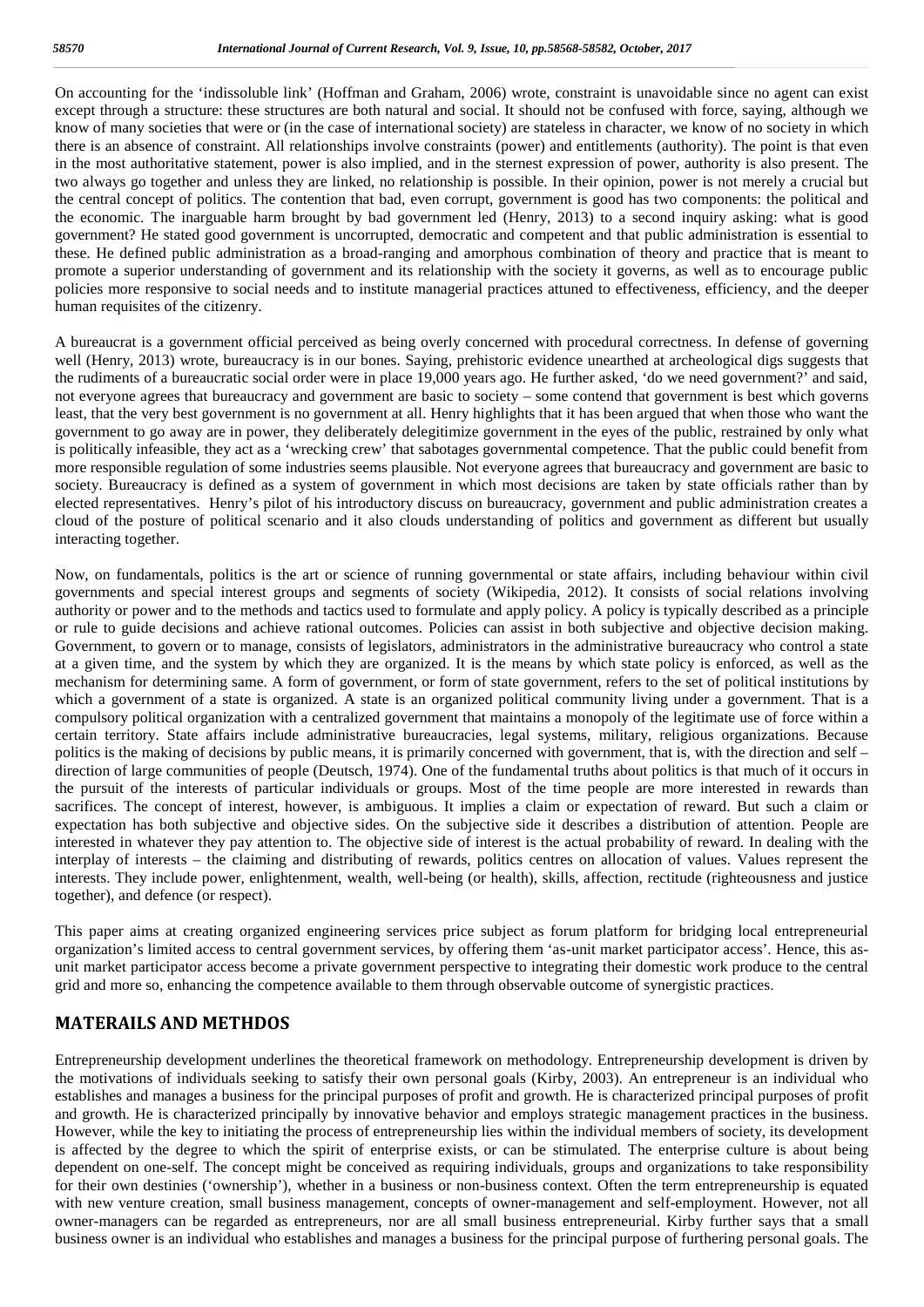business must be a primary source of income and will consume the majority of one's time and resources. The owner perceives the business as an extension of his or her personality, intricately bound with family needs and desires. A small business venture is any business that is independently owned and operated, not dominant in its field, and does not engage in any new marketing or innovative practices. Looking at entrepreneurship as a concept about innovation and change, then it is not restricted to new or small ventures, private-sector organizations or to profit-making enterprises. Rather, it is a way of life that permeates society to a greater or lesser extent. However, in a business studies context, it is normally associated with profit-making activities and is perceived to serve five main functions namely: innovation and change, new venture creation, business growth, job generation and regional development.

Some forms of entrepreneurs are describable as cultural or aesthetic, have 'extreme' creativity frequently and possess a determination to succeed that overcomes initial skepticism, opposition and criticism. They believe in themselves and their creative genius, and get satisfaction out of it, often not caring what others think. Not infrequently they are self taught. Their contribution to the economy and society, therefore, is not to wealth creation per se but to the enrichment of life, by challenging convention and by operating up, ways of thinking and behaving that previously did not exist. Selected basic concept definitions in macroeconomics platforms this topic, as herein in focus, in primary conceptualization thus: the central problem for macro economics policy-makers is to decide how to manage the economy in such a way that inflation is kept under control while unemployment is also kept to a minimum (Lipsey and Chrystal, 2007). Inflation is a positive rate of growth of the general price level. General Price Level is average level of prices of all goods and services produced in the economy. Analysis of the short run in macroeconomics is concerned with explaining why national output can deviate from its potential level. It is about the GDP gap and how to keep both positive and negative gaps as small as possible – that is, how to keep actual GDP as close as possible to potential GDP. The long run is a period sufficient to allow time for the automatic adjustment mechanisms to return economic activity to equilibrium after it has been disturbed by an exogenous (external) stock. This equilibrium is reached when the economy returns to producing the level of potential output or full-employment. Even in macroeconomics there is really a long run and a longer run, the latter of which permits growth in productive capacity and therefore, growth in potential output.

Accounting is more of an art than a science (Horngren, Sundem and Stratton, 2002). That is to say that the basic purpose of accounting information is decisions. Management accounting refers to accounting information developed for managers within an organization. It is the process of identifying, measuring, accumulating, analyzing, preparing, interpreting and communicating information that helps managers fulfill organizational objectives. In contrast, financial accounting refers to accounting information developed for the use of external parties such as stockholders, suppliers, suppliers, banks and government regulatory agencies. Regardless of the type of organization, management benefit when accounting provides information that helps them plan and control the organization's operations.

'Accounting is the language of business – it conveys the financial story'. In terms of profit making activities accounting can be explored. To prepare data for the financial statements, accountants record an organization's transactions. A transaction is any event that affects the financial position of an organization and requires recording (Horngren, Sundem, & Stratton, 2002). Managers, investors and other interest groups often want the answers to two important questions about an organization:

- 1. How well did the organization perform for a given period?
- 2. Where does the organization stand at a given point?

Accountants answer these questions with three major financial statements:

- 1. An income statement
- 2. A statement of cash flows
- 3. A balance sheet

To interpret a financial statement, one of the first considerations is the balance sheet: it is the financial status of an organization at an instant of time. It has two sections – assets and equities. Assets are economic resources that are expected to benefit future activities and equities are the claims against, or interest in the assets. The balance sheet as an equation is:

= …………………...…3.1

The equities side of the equation can be divided into:

*assets* = 
$$
liabilities + owners equity
$$

Liabilities are the entity's economic obligations to non-owners. Owners' equity is the excess of the assets over the liabilities. Because the owners of a corporation are its stockholders, the owners' equity of a corporation is called stockholders' equity. In turn, the stockholders' equity is composed of the ownership claim arising from funds paid-in by the owners (paid-in capital), plus the ownership claim arising from reinvestment of previous profits (retained income or retained earnings).

|  | $assets =$ liabilities + stock $2$ olders equity              |  |
|--|---------------------------------------------------------------|--|
|  | $assets =$ liabilities + paid - in capital + retained earning |  |

Revenues are increases in ownership claims arising from the delivery of goods services. It has to meet two rules:

= + ……………….……3.2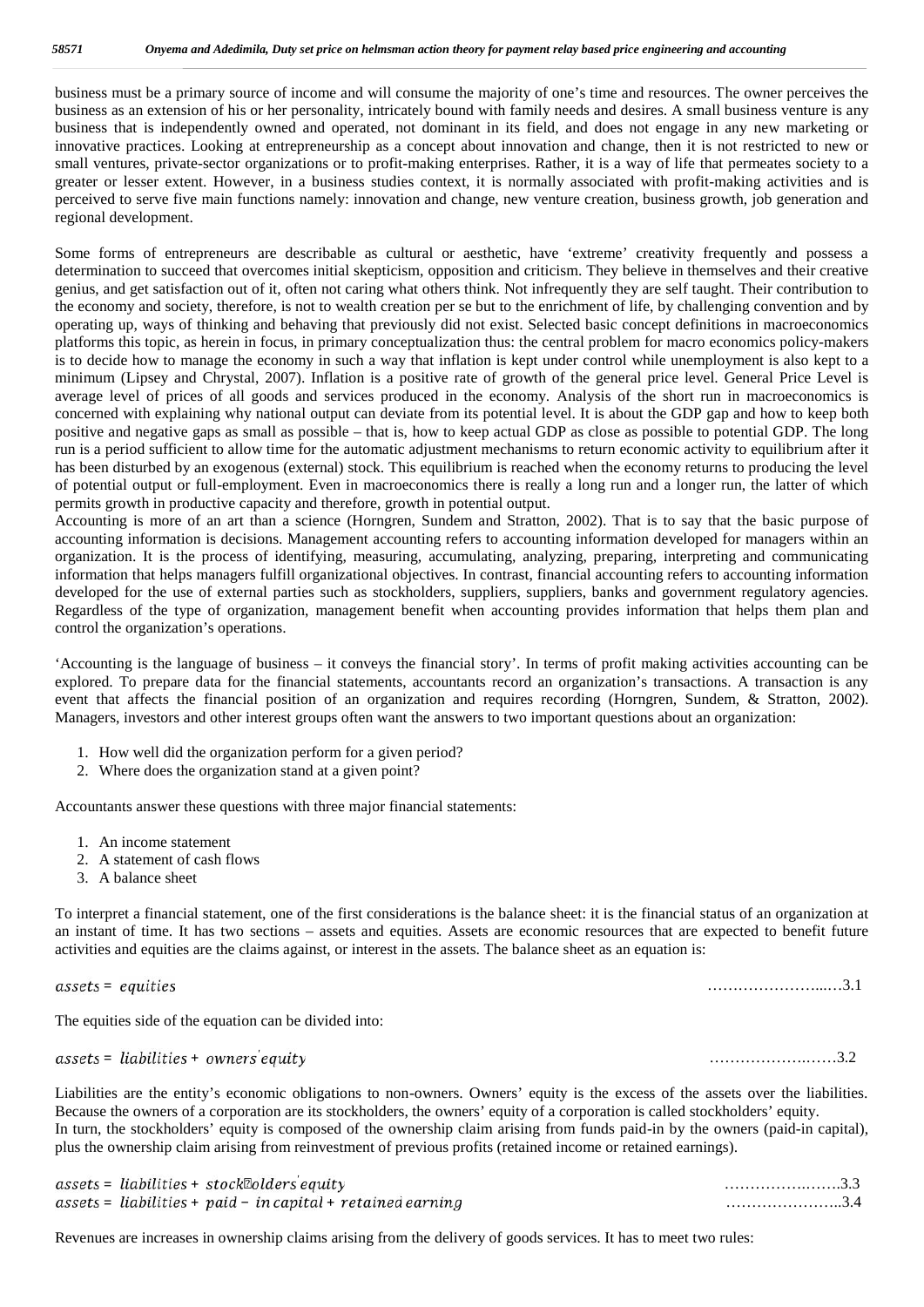- 1. It must be earned that is, goods must be delivered or services must be fully rendered to customers.
- 2. Revenue must be realized the seller must be reasonably sure of receiving the resources promised in exchange for the goods or services. Receiving cash directly for instance.

Expenses are decreases in ownership claims arising from delivering goods or services or using up assets. Profits (earnings, income) are the excess of revenues over expenses.

### = − …………………………..3.5

The income statement summarizes the revenues and expenses. It measures the performance of an organization by matching its accomplishments (revenue from customers, which is usually called sales) and its efforts (cost of goods sold and other expenses). Each item in a financial statement is an account. Expense accounts are basically negative elements of the stockholders' equity account. Sales (revenue) account is a positive element of stockholders' equity. The balance sheet equation (equation 3.4 and 3.5) highlight the link between the income statement and balance sheet, where equation 3.5 represents the retained income thus:

#### = + − + − ………………………3.6

A budget is a quantitative expression of a plan of action. They are also an aid to coordinating and implementing plans. The financial accounting system supports both planning and controlling and is a key source for performance reports – feedback provided by comparing results with plans and by highlighting variances. However, concepts, conventions and rules determine what events are to be recorded as accounting transactions and how their financial impact is measured.

Engineering takes the knowledge of mathematics and natural sciences gained through study, experience and practice, and applies this knowledge with judgment to develop ways to utilize the materials and forces of nature for the benefit of all humans (Eide, Jenison and Mikelson, 2008),. Here the parallel concepts envisaged are thus:

- 1. The nature we are looking at is price bargain equivalent rectangle,
- 2. The benefit is platform transaction,
- 3. The mathematics is payment relay mathematics and the natural science is price behaviour and technical plans,
- 4. The judgment is equivalent customer responses rectangle as price tag.

Following, the character of the payment relay is described with payment series mathematics in view. Payment Relay Mathematics is setting payment series targets as parameters of a systems payment plan and reconverting it to a Duty Set and Lender Value. Given the following definition of payment relay mathematics and parameters listed as follows, equation 3.6 as shown becomes equation 3.7:

 $A = Duty Set Price$  $An = Transaction$  Platform  $F = Future Progress Gauge$ n = Helmsman Action Telory HAT Parameter  $P = Corporate$ 

#### Becomes:

Laying out the payment relay mathematics (PRM): A payment relay for a standard equivalent macro bargain as

$$
F = A_{lb}n_{lb} + F_{pic} + A_{rv}n_{rv} - A_{ex}n_{ex}
$$

 $n_{lb}$  = Liability HAT (duration),  $n_{rv}$  = Revenue recovery HAT (duration),  $n_{ex}$  = Expenses HAT (duration) and  $F_{pic}$  = Lender paid-in capital. Also,  $A_{lb}$ ,  $A_{rv}$ ,  $A_{ex}$  are the duty set prices of liability, revenue and expenses subjects as related to the assets equation of equation 6.

**Converting the prm to duty set price equivalent(s) as objective pattern subject (At a case corporate lend):** Next is to reduce the equation so relayed to a duty price and a corporate lend based systemic, including applicable decision ratios as appropriate and the as-defined time relay values, that is, the HAT parameters that are taking the described standard payment relay to matched systemic concept. First, on those operating as endogenous in standard equivalent macro bargain. On the decisions, assets and liabilities are both economics values, paid-in capital and expenses are both expenditure values but revenue stands independent. The corporate lend offer is at the economics values and a certain exogenous helmsman n is provided for the existence of offer.

1 + = + + − ……….…4.2

1 + = + 1 − + …………4.3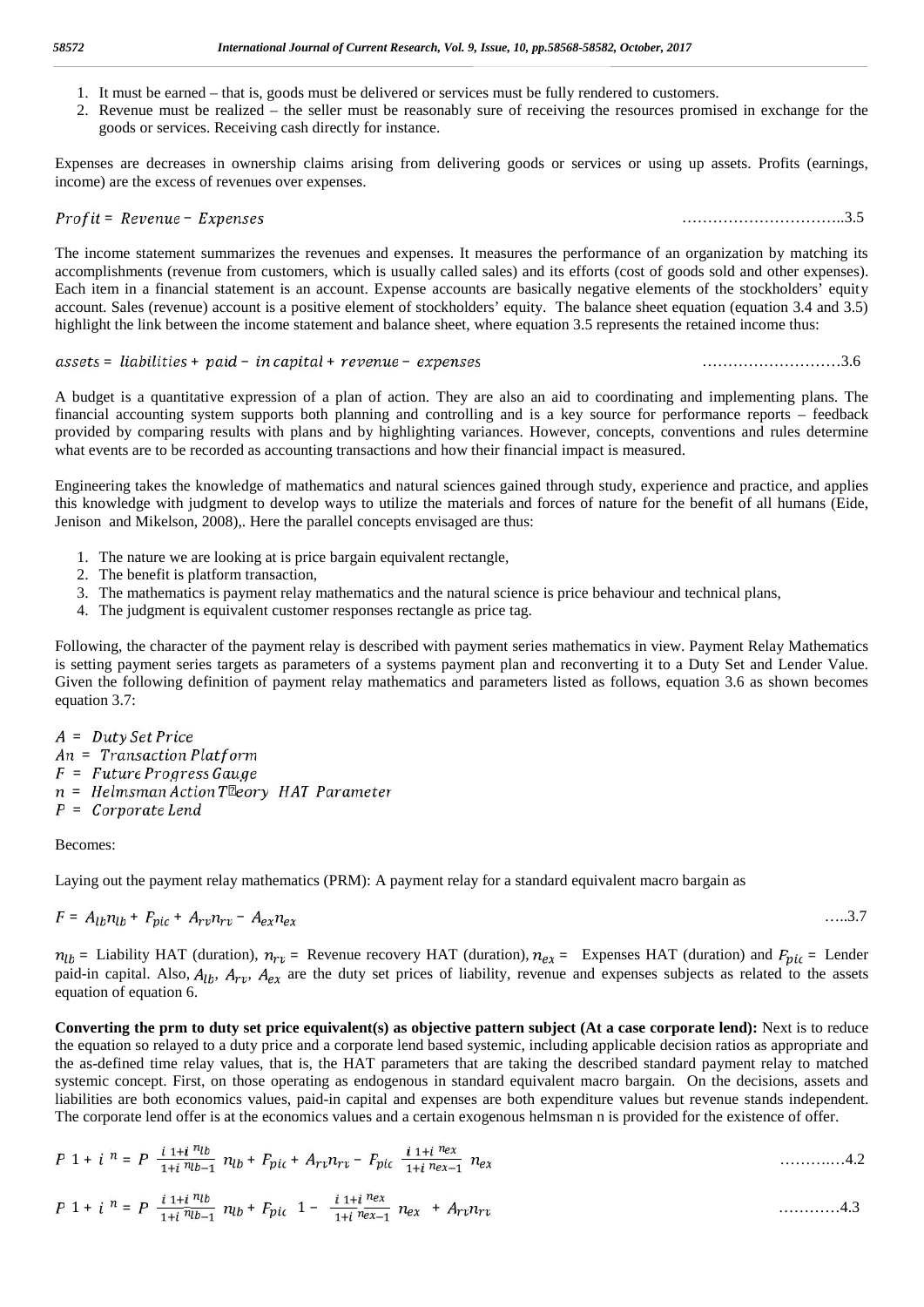**Assigning offer ratio(s)/factor to reduce converted prm to objective duty set price and objective corporate lend systemic equation:** The duty set price is the revenue targeted by pair, describable as lender and workman. In this case it can be computed at the existence of expenditure to corporate lend offer ratio,  $\alpha_{pic}$ , that is  $\alpha_{pic} = \frac{Ppic}{p}$ , thus:

$$
P \ 1 + i \ n = \frac{i \ 1 + i \ n_{lb}}{1 + i \ n_{lb-1}} \ n_{lb} + \alpha_{pic} \ P \ 1 - \frac{i \ 1 + i \ n_{ex}}{1 + i \ n_{ex-1}} \ n_{ex} \ + A_{rv} n_{rv} \tag{4.4}
$$

= 1 + − − ∝ 1 − ………….....4.5

= 1 + − − ∝ 1 − …………….4.6

Similarly, the present value, given that a revenue annuity is set, is the corporate lend value as the real price of the desired ware considered as a unique composite of technocratic recommendation, under a feasible market value progress gauge price as outlet offer:

$$
P = \frac{A_{rv}n_{rv}}{1+i\frac{n}{n}b_{r1}n_{lv}n_{kv}} \frac{1+i\frac{n_{ev}}{n}n_{kv}}{n_{lv}-\alpha_{pic}} \frac{1+i\frac{n_{ev}}{n}n_{kv}}{1+i\frac{n_{ev}}{n}n_{kv-1}} \frac{n_{ev}}{n_{kv}} \frac{n_{kv}}{n_{kv}} \frac{n_{kv}}{1+i\frac{n_{lv}}{n}n_{lv}} \frac{n_{lv}}{n_{lv}} \frac{n_{lv}}{n_{lv}} \frac{n_{lv}}{n_{lv}} \frac{n_{lv}}{n_{lv}} \frac{n_{lv}}{n_{lv}} \frac{n_{lv}}{n_{lv}} \frac{n_{lv}}{n_{lv}} \frac{n_{lv}}{n_{lv}} \frac{n_{lv}}{n_{lv}} \frac{n_{lv}}{n_{lv}} \frac{n_{lv}}{n_{lv}} \frac{n_{lv}}{n_{lv}} \frac{n_{lv}}{n_{lv}} \frac{n_{lv}}{n_{lv}} \frac{n_{lv}}{n_{lv}} \frac{n_{lv}}{n_{lv}} \frac{n_{lv}}{n_{lv}} \frac{n_{lv}}{n_{lv}} \frac{n_{lv}}{n_{lv}} \frac{n_{lv}}{n_{lv}} \frac{n_{lv}}{n_{lv}} \frac{n_{lv}}{n_{lv}} \frac{n_{lv}}{n_{lv}} \frac{n_{lv}}{n_{lv}} \frac{n_{lv}}{n_{lv}} \frac{n_{lv}}{n_{lv}} \frac{n_{lv}}{n_{lv}} \frac{n_{lv}}{n_{lv}} \frac{n_{lv}}{n_{lv}} \frac{n_{lv}}{n_{lv}} \frac{n_{lv}}{n_{lv}} \frac{n_{lv}}{n_{lv}} \frac{n_{lv}}{n_{lv}} \frac{n_{lv}}{n_{lv}} \frac{n_{lv}}{n_{lv}} \frac{n_{lv}}{n_{lv}} \frac{n_{lv}}{n_{lv}} \frac{n_{lv}}{n_{lv}} \frac{n_{lv}}{n_{lv}} \frac{n_{lv}}{n_{lv}} \frac{n_{lv}}{n_{lv}} \frac{n_{lv}}{n_{lv}} \frac{n_{lv}}{n_{lv}} \frac{n_{lv}}{n_{lv}} \frac{n_{lv}}{n_{lv}} \frac{n_{lv}}{n_{lv}} \frac{n_{lv}}{n_{lv}} \frac{n_{lv}}{n_{lv}} \frac{n_{lv}}{n_{lv}} \frac{n_{lv}}{n_{lv}} \frac{n_{lv}}{n_{lv}} \frac{n_{lv}}{n_{lv}} \frac{n_{lv}}{n_{lv}} \frac{n_{lv}}{n_{lv}} \frac{n_{lv}}{n_{lv}} \frac{n_{lv}}{n_{lv}}
$$

As mentioned, equation 4.6 is the duty set price, equation 4.7 is the partnership as a transient offer, that is, a land rent strategist price. This land rent strategist price concept become a business cycle basis for partnership approach to taxation; see (Onyema², 2016) or investor repayment possibility; see (Onyema & Osuagwu, 2015). However based on the general idea of a selected land rent offer as numerator, given a running (open) lender loan to attain equilibrium at their equilibrium point based on helmsman action theory, the idea behind the partnership approach to taxation is keeping trading within a concept of investment existing as intrinsic denominator and a general trade existing as land rent offer of intrinsic numerator description. However, a third player aside the lead investor and the land rent strategist is the outlet visitor. If we package outlet value as basic options of sales offer, then we will have eight possible offers of a standard future value, and others on aggregates and optimal. These serve as offer of sales value 'we see' for the complementary existence of entrepreneurship as an outlet discuss and engineering-ship as a land-rent challenge. In that case we will have any of the following future values for competitive market offers:

#### **1.Standard Case**

| $F = A \frac{1+i^{n}-1}{i}$                                                   | 4.8  |
|-------------------------------------------------------------------------------|------|
| 2. Selling price case                                                         |      |
| $dF = A_p \frac{1+i^{n}-1}{i} di$                                             |      |
| Creating an operational variable as:                                          |      |
| $u = 1 + i^n$                                                                 | 4.10 |
| Then,                                                                         |      |
| $\frac{du}{dt} = n(1+i)^{n-1}$                                                | 4.11 |
| $di = \frac{du}{n + i}$                                                       | 4.12 |
| Therefore from equation 4.9,                                                  |      |
| $dF = A_p \frac{u-1}{i} \frac{du}{n+1}$                                       | 4.13 |
| $\int_{0}^{F} dF = \frac{Ap}{ni 1 + i n - 1} u - 1 du$                        | 4.14 |
| $\int_0^F dF = \frac{A_p}{ni \ 1+i \ n^{-1}} \ \frac{u^2}{2} - u \Big _0^i$   | 4.15 |
| $F_S = \frac{A_p}{ni \ 1+i \ n-1} \frac{1+i \ 2n}{2} - 1 + i \ n \frac{i}{n}$ | 4.16 |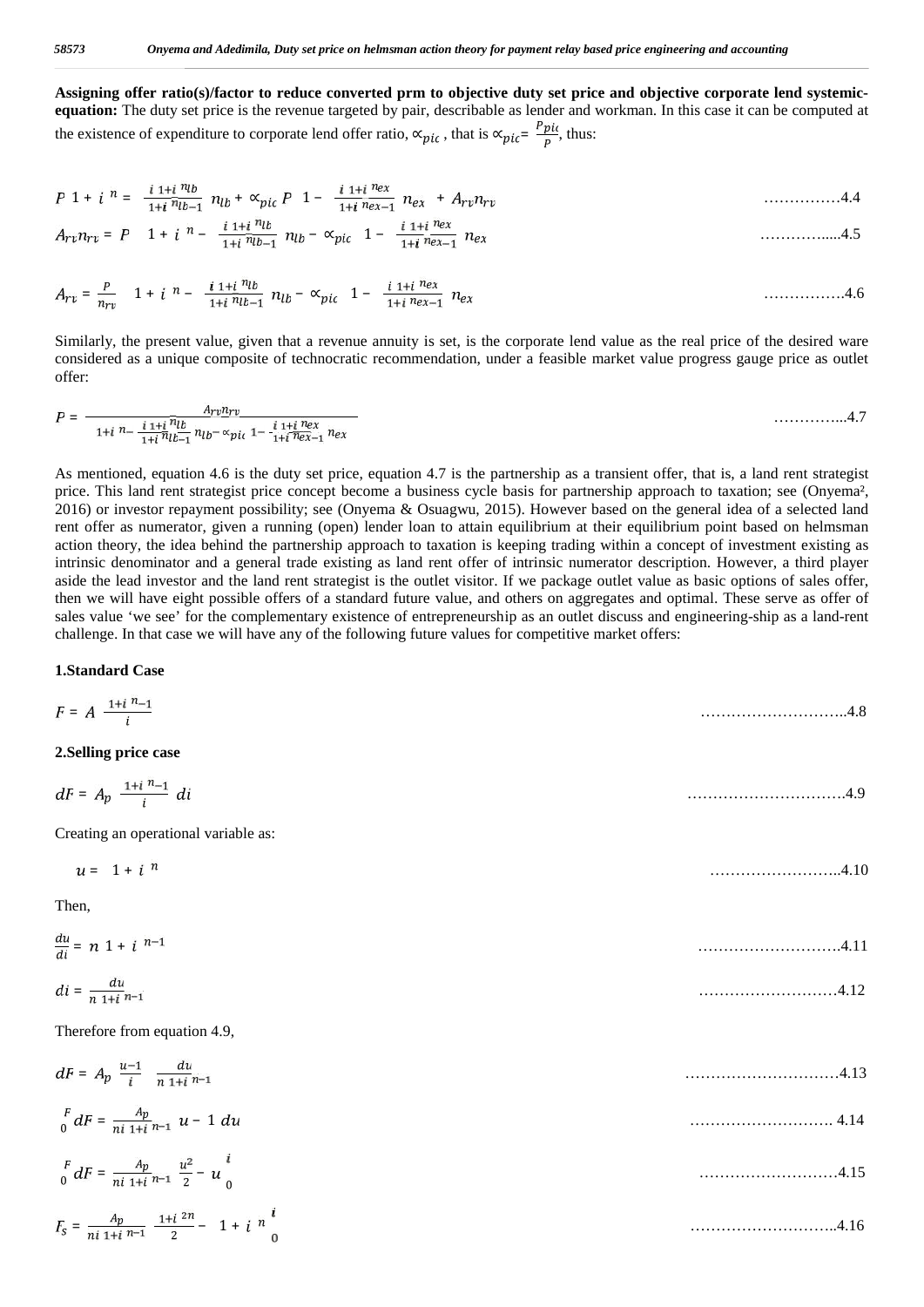| $F_5 = \frac{A_p}{n! \cdot 1 + i \cdot n} = \frac{1 + i \cdot 2^n}{2} - 1 + i \cdot n - \frac{1 + 0 \cdot 2^n}{2} + 1 + 0 \cdot n$ | 4.17 |
|------------------------------------------------------------------------------------------------------------------------------------|------|
| $F_s = \frac{A_p}{ni \ 1 + i \ n - 1} \frac{1 + i \ 2n}{2} - 1 + i \ n + \frac{1}{2}$                                              |      |
| $F_s = \frac{A_p 1 + i}{n i 1 + i n} \frac{1 + i 2n}{2} - 1 + i n + \frac{1}{2}$                                                   | 4.19 |
| $F_{fs} = \frac{A_{fs} 1+i}{ni} \frac{1+i}{2} + \frac{1}{2} \frac{1}{1+i} \frac{1}{n} - 1$                                         |      |
| 3. Lock in case:                                                                                                                   |      |
| $dF = A_l \frac{1+i^{n-1}}{i} dn$                                                                                                  |      |
| $\int_{0}^{F} dF = A_l \frac{1+i}{i} \frac{n}{i} - \frac{1}{i} dn$                                                                 | 4.22 |
| $F_x = A_l \frac{1+i}{\ln 1+i} - \frac{n}{i} \frac{n}{e}$                                                                          | 4.23 |
| $F_x = A_l \frac{1+i}{\ln 1+i} - \frac{n}{i} - \frac{1}{\ln 1+i}$                                                                  |      |

Considering  $F_x$  as of equation 4.24, the suggested lock in future value as a price value results to a real time negative, that is, a complex value. This is so because  $\frac{n}{i} + \frac{1}{i \ln 1 + i}$  is always. However, if we reverse the future lock in opportunity definition for an earlier mover at  $0 = n$ , towards a price baton date of  $(n = 0)$  for a bridging option, and then a price value needs exist for  $F_x$  as equation 4.25 thus following:

| $-0.000$<br>$F_{f1}$ = |                            |      |     |       |  |
|------------------------|----------------------------|------|-----|-------|--|
|                        | the company of the company | i In | iln | ر ∠.⊾ |  |

#### **4.Optimal Selling Case:**

From equation 4.8

| $F = A \frac{1+i^{n}-1}{i}$                                                   | 4.26 |  |
|-------------------------------------------------------------------------------|------|--|
| Integrating wrt to i                                                          |      |  |
| $\frac{dF}{di} = A \frac{in \ 1+i \ n-1}{i^2} \frac{1+i \ n-1 \times 1}{i^2}$ | 4.27 |  |
| At optimal $\frac{dF}{di} = 0$                                                |      |  |
| $in 1 + i n^{-1} - 1 + i n - 1 = 0$                                           | 4.28 |  |
| But $1 + i^{-n} - 1 = F\frac{i}{4}$ ; then                                    |      |  |
| in 1 + i $^{n-1}$ - F $\frac{i}{4}$ = 0                                       | 4.29 |  |
| $F_{sf} = A_{sf} n 1 + i n^{-1}$                                              | 4.30 |  |
| 5. Optimal Lock in Case:                                                      |      |  |
| From equation 4.26                                                            |      |  |
| $F = A \frac{1+i}{i} - \frac{1}{i}$                                           |      |  |

Integrating wrt to n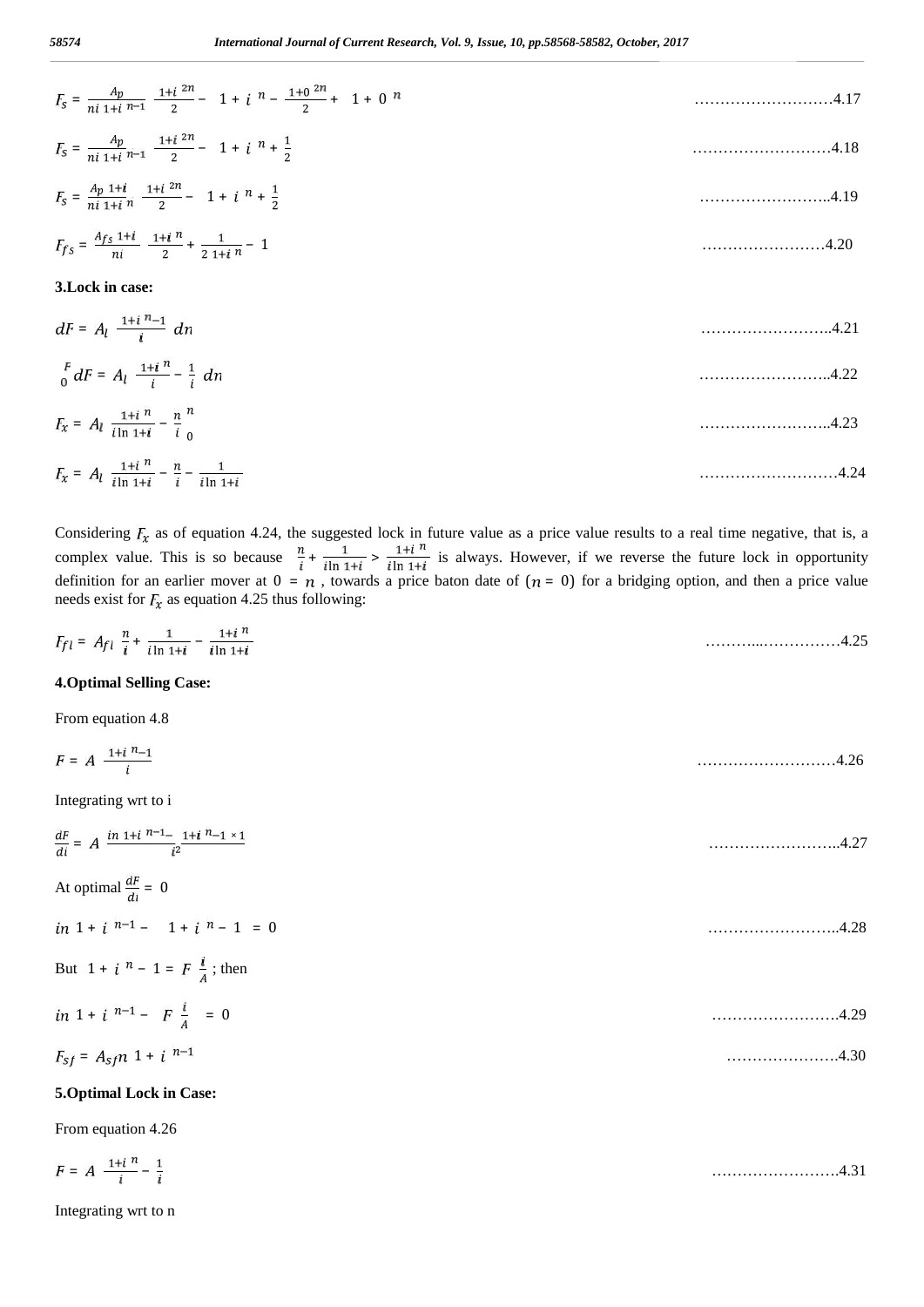| $\frac{dF}{dn} = A \frac{1+i^2 \ln 1+i}{i}$                      |      |
|------------------------------------------------------------------|------|
| $\frac{dF}{dn} = A \frac{1+i^2 \ln 1+i}{i}$                      |      |
| A solution would not exist unless $\frac{dF}{dn} = C_0$ , then   |      |
| $\frac{dF}{dn} = A \frac{1 + i \frac{n \ln 1 + i}{i}}{i} = C_0$  | 4.34 |
| <b>But</b>                                                       |      |
| $\frac{A 1+i^{\,n}}{i} = F + \frac{A}{i}$                        | 4.35 |
| Then:                                                            |      |
| $F + \frac{A}{i} \ln 1 + i = C_0$                                |      |
| $F_{lf} = \frac{C_0}{\ln 1 + i} - \frac{Alf}{i} 4.37$            |      |
| <b>6. Annuity based Selling Case:</b>                            |      |
| From equation 4.8                                                |      |
| $dA = F \frac{i}{1+i} n_{-1}$ di                                 | 4.38 |
| Let $u = 1 + i^{-n} - 1$                                         |      |
| $\frac{du}{di} = n(1+i)^{n-1}$                                   | 4.39 |
| $dA = F \frac{i}{u} \frac{du}{n+1}$                              |      |
| $A = \frac{Fi}{n+1+1} \ln u_1^u$                                 |      |
| $A = \frac{Fi}{n 1 + i n - 1} \ln 1 + i n - 1$                   |      |
| $F_{as} = A_{as} \frac{n \; 1+i \; n-1}{i \; \ln \; 1+i \; n-1}$ |      |
| 7. Annuity based Lock in Case:                                   |      |
| From equation 4.26                                               |      |
| $A = F \frac{i}{1+i} \frac{1}{n-1}$                              |      |
| $dA = F \frac{i}{1+i} \frac{1}{n-1} dn$                          |      |
| Let $u = 1 + i^{-n} - 1$                                         |      |
| $rac{du}{dn} = 1 + i \sqrt{n} \ln 1 + i$                         | 4.46 |
| $dn = \frac{du}{1 + i \; n \ln \; 1 + i}$                        |      |
| $dA = Fi \frac{1}{u} \frac{du}{1+i n \ln 1+i}$                   | 4.48 |

Integrating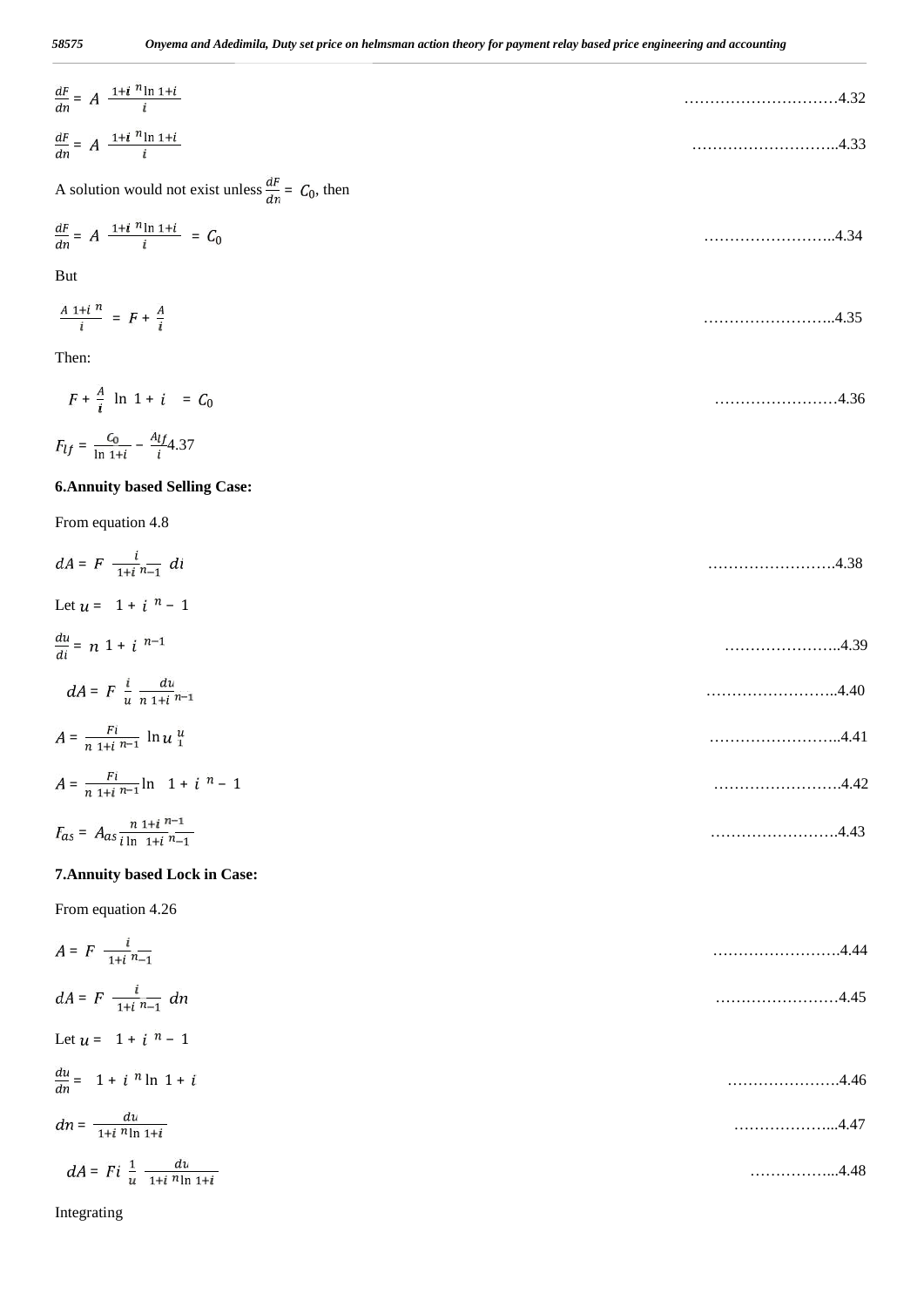| $A = \frac{Fi}{1+i n \ln 1+i} \ln u_i^u$                                       |      |  |
|--------------------------------------------------------------------------------|------|--|
| $A = \frac{Fi}{1+i n \ln 1+i} \ln 1 + i n - 1$                                 |      |  |
| $F_{al} = A_{al} \frac{1+i}{i \ln 1+i} \frac{n \ln 1+i}{n-1}$                  |      |  |
| <b>8. Optimal Annuity Selling Case:</b>                                        |      |  |
| From equation 4.8                                                              |      |  |
| $A = F \frac{i}{1+i} \frac{1}{n-1}$                                            | 4.52 |  |
| Differentiating wrt to i:                                                      |      |  |
| $\frac{dA}{dt} = F \frac{1+i^{n}-1 \times 1-i \; n \; 1+i \; n-1}{1+i \; n-2}$ |      |  |

$$
\frac{di}{di} = F \xrightarrow{4.53}
$$
  
For  $\frac{dA}{di} = 0$   
1 + i<sup>n</sup> - 1 × 1 - i n 1 + i<sup>n-1</sup> = 0  
But 1 + i<sup>n</sup> - 1 = F  $\frac{i}{A}$ , therefore:  

$$
F \frac{i}{A} - i n 1 + i^{n-1} = 0
$$
............ 4.55

$$
F_{sa} = A_{sa} \; n \; 1 + i \; ^{n-1} \tag{4.56}
$$

This equation 4.56 is a repeat of equation 4.30.

### **9.Optimal Annuity Lock in Case:**

From equation 4.26

 $\overline{F}$ 

$$
A = F \frac{i}{1+i^{n}-1}
$$
 (4.57)

Differentiating wrt to n:

$$
\frac{dA}{dn} = Fi \frac{1+i^{n}-1 \times 0-1 \times 1+i^{n}\ln 1+i}{1+i^{n}-1^{2}}
$$
............4.58

This equation 4.57 can only retain a solution if the rate of change has a value. Hence, taking  $C_x$  as a constant value for it, then:

$$
Fi = \frac{1+i}{1+i} \frac{n_{\ln 1+i}}{n_{-1}2} = C_x
$$
  
But  $1 + i \frac{n_1}{1} = F \frac{i}{A}$ , then:  

$$
Fi = \frac{1+i}{F \frac{i}{A}} \frac{n_{\ln 1+i}}{n_{\ln 1}} = C_x
$$
  

$$
\frac{-1+i}{F i \frac{1}{A}} \frac{n_{\ln 1+i}}{n_{\ln 1}} = C_x
$$
  
............4.61  

$$
F_{la} = \frac{-A_{la}^2 1+i}{n_{\ln 1}^2} \frac{n_{\ln 1+i}}{n_{\ln 1}}
$$
  
............4.62

## **RESULTS AND DISCUSSION**

The P-value of equation 4.7 is to describe an offer, seeking equilibrium with an F-value as outlet complement. Hence, equations 4.8, 4.20, 4.25, 4.30, 4.37, 4.43, 4.51 and 4.62 inform the outlet (off-the-shelf) price decisions. Taking  $n_{rv}$  = 70 days;  $A_{rv}$  =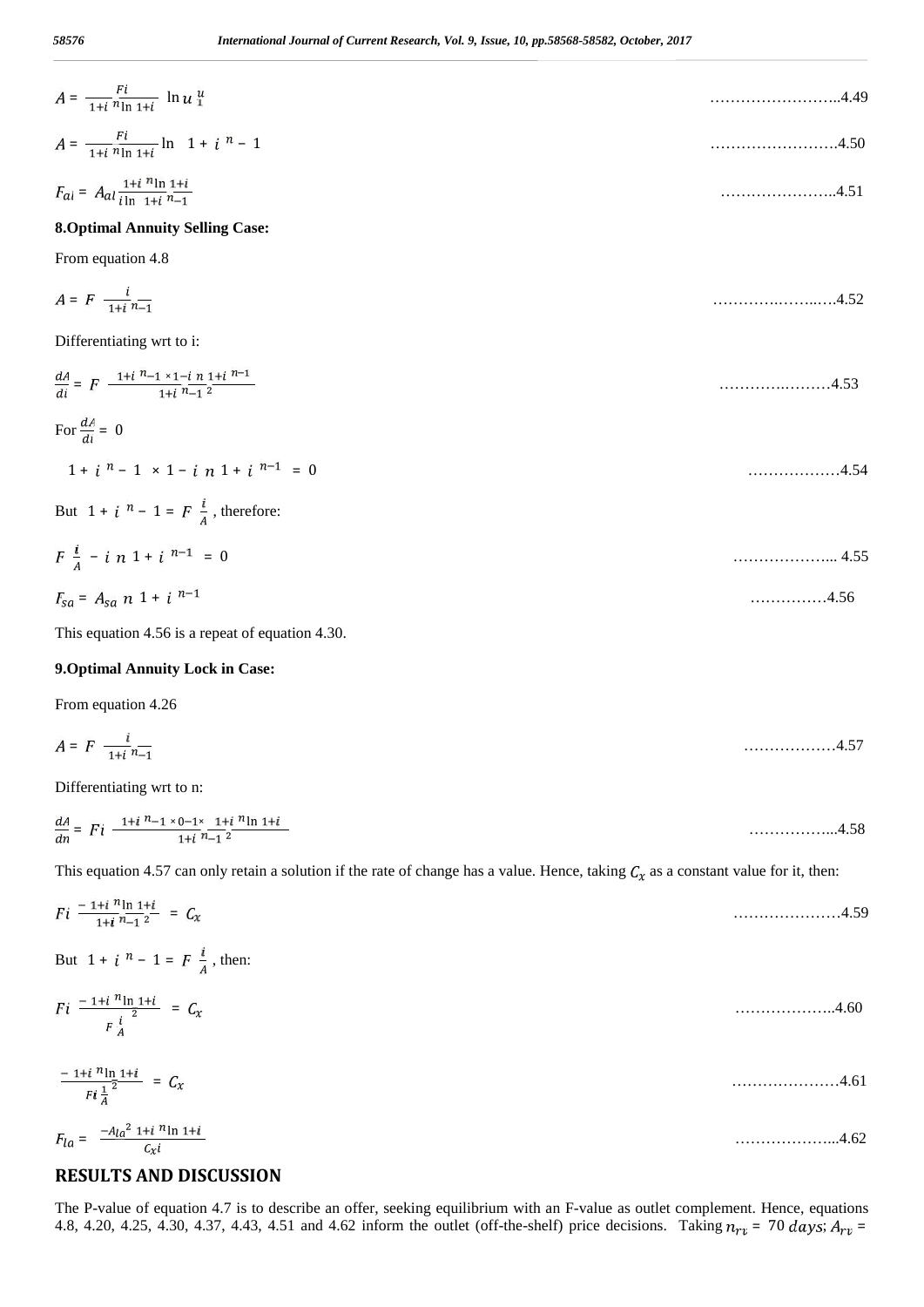4 1,000,000.00; a case liability period of  $n_{lb} = 90$  days; a limited effective expenditure time of  $n_{ex} = 40$  days; and a 'paid-in' ratio of  $\alpha_{\text{pic}} = 2\%$ ; at a book interest rate (as rate of return/lender price) of  $i = 10\%$ , the complementary annuity plans are as shown on figure 4.1 (but  $C_0$  and  $C_x = 40$ , 000). A typical of such analysis can be based on the plot of the equation trends as attaining a proportionate plot within the 90 days maximum of the balance sheet systemic duty set price. From figure 4.1 as a basis, whereas the standard outlet price F and the optimal lock-in annuity  $F_{la}$  case have a mirror on their smaller set of annuity values: F apparently shields the 20 and 10 annuity values to the left and the  $F_{1a}$  shields the 1000 and 500 to the right. The 100 and 200 as fixed have linear trends. Nevertheless, the curved trends did not have any significant deviation from each other till beyond 30 units as set. In other words for early variation in prices, it would be wise to look at the linear options. The implication of such defined systems as is necessary for such case operational is development of a systemic of its standard form. The systemic such defined comes to an equation theory for the workman as the duty price person and a certain lender as a bank institution offering loan type services. In other words the idea of helmsman action theory is intrinsically defined as a role existing based on pre-negotiation, such as we are dealing with macro issues on the basis of capability existing (not as assumed to be existing). This capability existing forms a rectangle of salary-type earning from a work-based price pattern  $A_{rv}$  which can be spread to equivalent defined earning status. **All** 1,000,000.00; a case liability period of  $n_{tb} = 90$  days; a limited effective expenditure time of  $n_{ex} = 40$  days; and a 'paid-in'<br>ratio of  $\alpha_{pic} = 2\%$ ; at a book interest rate (as rate of return/lender price) of



Figure 4. Lender Price Offer versus Suggested Shelf Price

Our government offices, that's functioning as factories of government industry, supplies participating partnership to pure management offices, as conventional factories; that's functioning as alternative private governments. Hence a third tier office field partner joins up in line of a three arm of growth-arm entrepreneur spirit, private establishment and the tier partners. Given this view point we need a helmsman, a government for price and its accounting as the arbiter seen. In such case we can abstract price engineering covering government (as growth spirit arm) and accounting role in it. Defining government and market by an entrepreneur view point then we have thus: government is the structure of entrepreneurial growth spirit, and that spirit is the stemming bureaucrat. So the wisest thing to do for the stemming bureaucrat is to let him attain a technocratic seat. A technocracy is government by elite of technical experts. Such attainment by the bureaucrat would allow other such stemming bureaucrats to keep up the good work for administrators. In line with introductory review, Snowball could not find the price balance and Napoleon could not find the technocratic equivalent either. But both obviously could not connect the bureaucratic transaction. Instead Squealer represented the lost position of Snowball for an aristocratic presence and for the existence of price. Hence, Snowball and Squealer were strategically of peculiar essence, somewhat looking like competing but actually were looking for different roles. Snowball was looking for the accounting frame with entrepreneurship housed; Squealer was looking for the bureaucratic transaction to attain a technocratic seat, that is, starting from aristocratic then across. Based on the existence of need for frame and attaining a technocratic seat, the book, Animal Farm, had omitted the existence of a helmsmen action theory. Our government offices, that's functioning as factories of government industry, supplies participating partnership to pure<br>management offices, as conventional factories; that's functioning as alternative private government bureaucratic do the needs change in the new of the needs charge in the new of the new of the new of the new of the new of the new of the new of the new of the new of the new of the new of the new of the new of the new of t

The animals saw man and saw pigs, but the follow up statement of 'some are more equal than others' tend to suggest that 'we all need to occupy a headship position at the same time'. That of course cannot be true. The essence of leadership parallels the essence of leadership, so that others in the work committee can also work and even occupy other leadership positions away from those called 'leadership' as related to the political starred by Snowball, Squealer and Napoleon. In other words, work cannot be jeopardized by leadership as it is not the only work the animals presented could do, even if they appeared to be highly interested in the politics of Snowball and Napoleon. Hence, as related to Snowball's leadership efforts and inability of Napoleon to breakthrough, it can be said that 'if one cannot up-stand the existence of helmsman action option, such will naturally fall for non jeopardized by leadership as it is not the only work the animals presented could do, even if they appeared to be highly interested in<br>the politics of Snowball and Napoleon. Hence, as related to Snowball's leadership effort bureaucratic stride to do the latter needs be understood. The non-bureaucratic stride to develop a running business is a mind state challenge for the existence of alternative work opportunities simultaneously with new friendliness communities, on an excluded journey to capability development that is envisaged as an aspiring-for-headship. With reference to (Onyema, 2006); engineering in government can be defined on an anti-market failure partnership approach to taxation, thus: engineering in government can be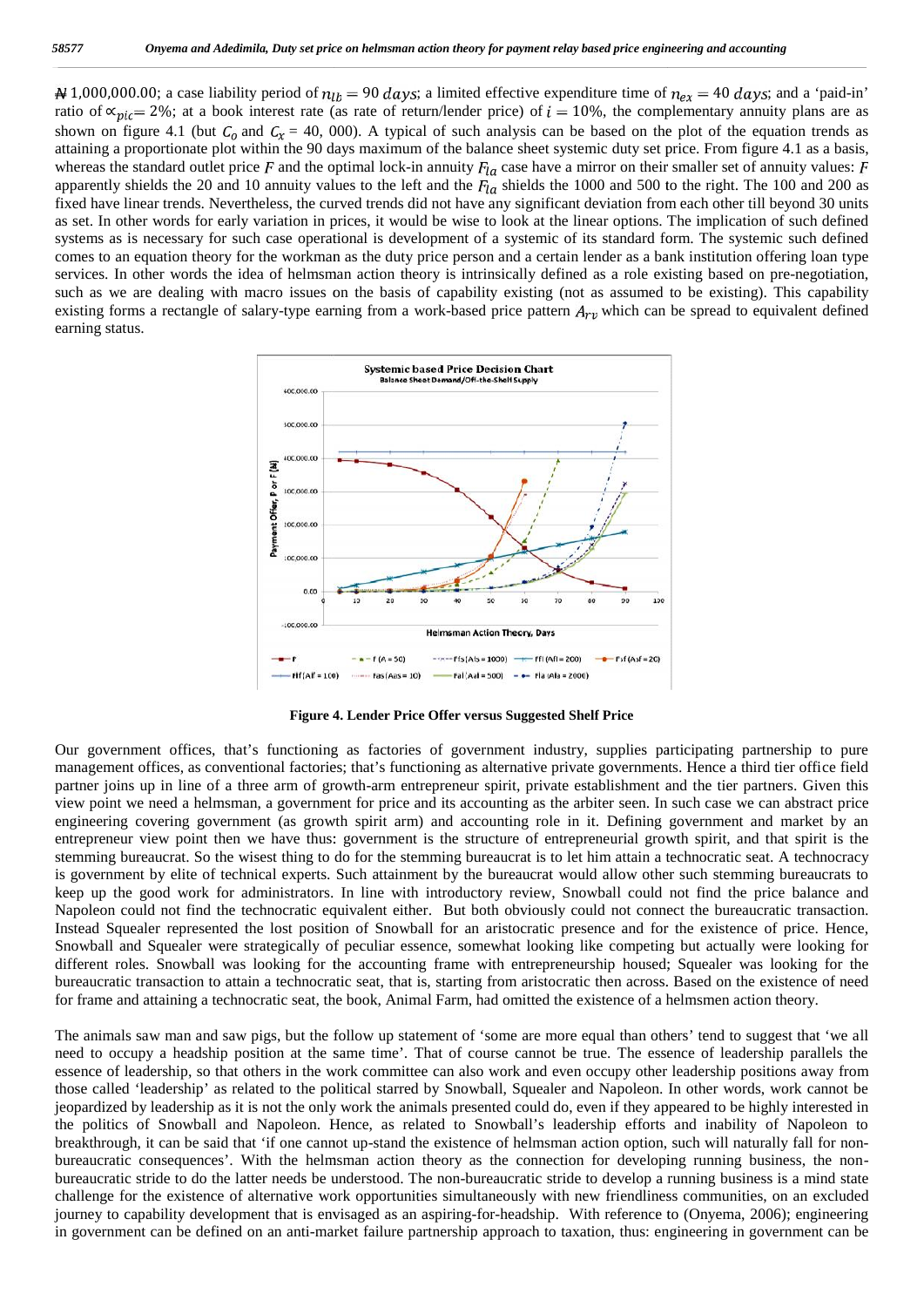defined as the use of definable monetary ratios relative to government time duration for funding government role in the economics of state affairs. The existence of the bureaucrat allows government to be the growth arm for the entrepreneur. However, the bureaucrat himself needs to update to a technocrat, as stated, to allow follow up administration develop. In its strictest principle, it is the bureaucrat as government partner that is the entrepreneur but his efforts allow the central government to accommodate the stand-alone businesses. Hence, to bring in the entrepreneurship spirit it warrants defining a helmsman action theory thus: the supervised technocratic government partner, in the pursuit of separating public governance and action, is faced with a platform bureaucratic interest, covering three dimensional time challenges of demography, distance and duration.

Now within the concept of Snowball's need for framework with entrepreneurship within, there is the strategist's need to balance the future product trade as a progress gauge value, to create market within the existence of the frame. This potentially allows leadership to be a work of its own description. This future progress gauge could be a standard, selling or lock in value in theory. Hence, for the theoretical framework we have a fundamental parametric set of the following fundamental form:

- 1.  $\vec{A}$  = The systemic duty set price (of aristocratic assignment)
- 2.  $n =$  The helmsman action theory as a relay on demography N, distance L or duration n (of workman assignment)
- 3.  $An =$ The transaction platform (of bureaucratic assignment)
- 4.  $P =$  Satisfactory work breakeven to business value amount (of technocratic assignment)
- 5.  $\Sigma P$  = The completion value (of engineering assignment)
- 6.  $F =$  The opportunity shelf (of entrepreneurial assignment)

With these we can take price decisions in active discuss stages. That is, the work moves from a duty set price of systemic definition,  $A$ , to a worthy lender/investor value,  $P$ , through a helmsman action offer,  $n$ . This helmsman action offer may be a demographic value, in that case a number subject N, a distance value which then requires the existence of defined speed as unit to cover a length value L (where  $L = Duration \times [Speed]$ ), or a purely duration definition, n. In this mathematics for accounting theory, an operators' finished product price value equation is total finished value  $F_T = \sum P$ , guiding the producer as to a wise breakeven limit basis. In other words, we need to add up the investment to a total activities add up value  $\sum P$ . This total adds up to a value of  $F_T = \sum P$ . The concept of balance sheet become as illustrated in table 4.1 below:

#### **Conclusion**

To land the conclusion, it is necessarily to explain that accounting could be accrual or of cash basis. Accrual basis is a process of accounting that recognizes the impact of transactions on the financial statements in the time periods when revenues and expenses occur instead of when cash is received or disbursed. Cash basis is a process of accounting where revenue and expense recognition would occur when cash is received and disturbed. Measurement of income and financial position use the accrual basis of accounting. The major deficiency of the cash basis of accounting is that it is incomplete. It fails to match efforts and accomplishments (expenses and revenues) in a manner that properly measures economic performance and financial position. To measure income under the accrual basis, accountants use adjustments at the end of each reporting period. Adjustments record implicit transactions, in contract to the explicit transactions that trigger nearly all day-to-day routine entries. Entries for explicit transactions such as credit sales, credit purchases, cash received on account, and cash disturbed on account are supported by explicit evidence, usually in the form of source documents (example, sales slips, purpose invokes, and employee time records). In contract companies prepare adjustments for implicit transactions, such as unpaid wages, prepaid rent, interest owed and special schedules on event times recognition. Without necessarily attempting a 'whole inputs decision system', this paper has sought to solve price definition as a duty concept operating in standard payment series definitions as macro units.

|                                  |                                          | Equities                     |                        |                      |                         |                              |                    |
|----------------------------------|------------------------------------------|------------------------------|------------------------|----------------------|-------------------------|------------------------------|--------------------|
|                                  | Technocratic<br>Value<br><b>Business</b> | $\mathbf{u}$<br>At-helmsman, | Strategic              |                      | Aristocratic            | $\mathbf{u}$<br>At-helmsman, | Technocratic       |
|                                  | <b>Bureaucratic</b>                      |                              |                        |                      | <b>Bureaucratic</b>     |                              |                    |
| Description                      | Lender Set<br>/Shelf Price               | Relay                        | Amount                 | Description          | Duty Set<br>Price       | Relay                        | Amount             |
| Initial Investment               | P                                        | $\boldsymbol{N}$             |                        |                      | P                       | $\boldsymbol{N}$             |                    |
| Inventory                        | P                                        | N                            |                        | Paid in Capital      |                         |                              |                    |
| Rent                             | P                                        | $\boldsymbol{N}$             |                        | Expenses             | <b>Accounts Payable</b> |                              |                    |
|                                  |                                          |                              | ᠊ᢦ                     | Demographic Case     | А                       | N                            | ъ                  |
| Revenue/Sales                    | Accounts Receivable                      |                              | $_{\rm H}^{\rm CO}$    | Distance Case        | А                       | L                            |                    |
| Sales on standard quantity trade | F                                        | $\boldsymbol{N}$             | Entrepreneurial Scope, |                      |                         |                              | Engineering Scope, |
| Sales on price quantity trade    | F                                        | N                            |                        | <b>Duration Case</b> | A                       | $\boldsymbol{n}$             |                    |
| Sales on lock in quantity trade  | F                                        | $\boldsymbol{N}$             |                        | Retained Income      | P                       | $\boldsymbol{N}$             | Balance            |
|                                  |                                          |                              | P<br>$F_T =$           |                      |                         |                              | P<br>$F_T =$       |

**Table 4.1 Theoretical frame of price engineering balance sheet**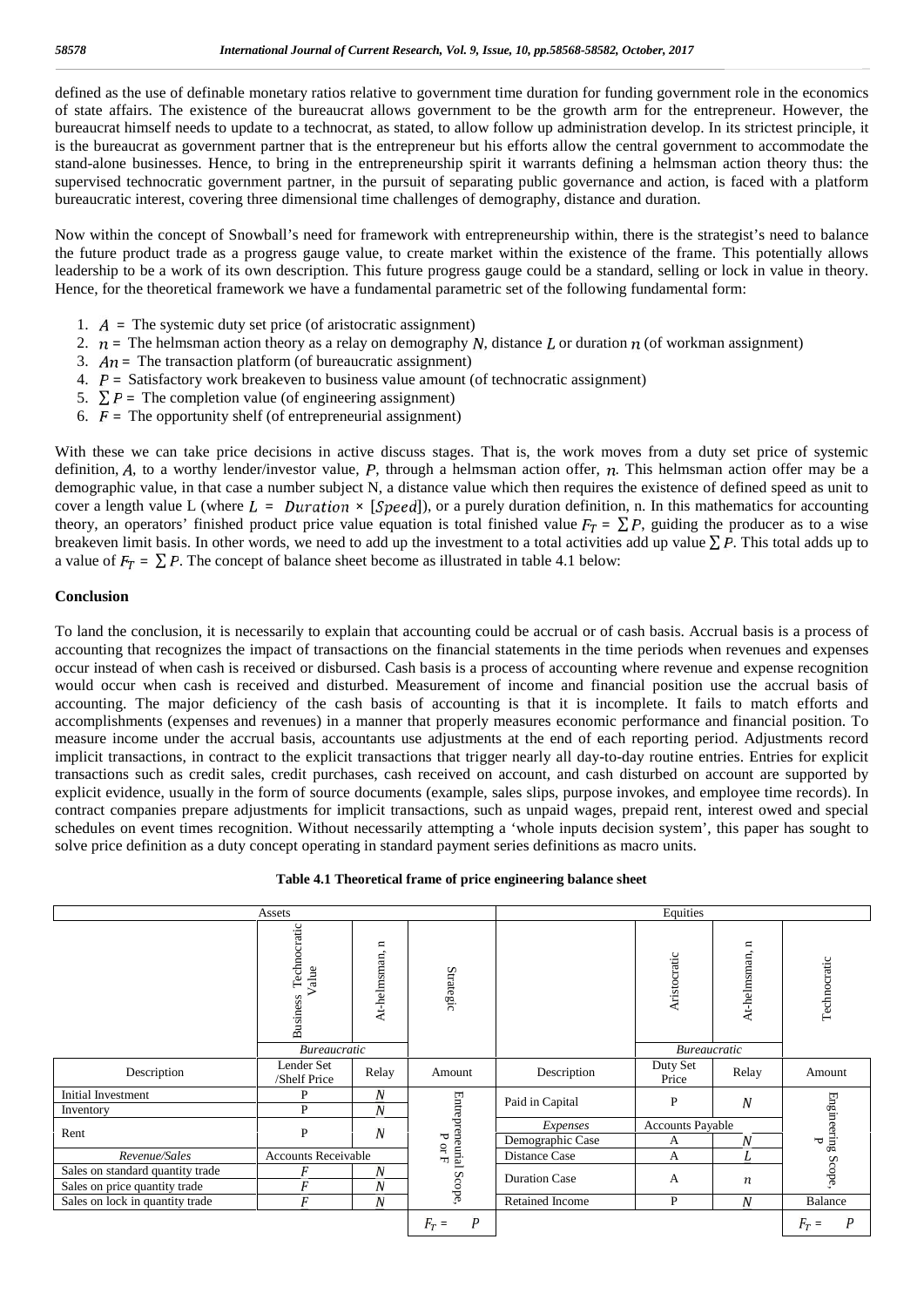If a production has a value of N300, 000.00 at about 40 days helmsman action (that is, A), and a buying trend of  $F_{la}$  is the off-theshelf bargain forecast. Then the sales price must be positioned beyond B at a helmsman action equivalent of say 84 days from the beginnings or 44 days beyond the location of A. The helmsman action theory as explained could be of demography (numbers), distance (length) or duration (time). The helmsman action add-on between A and B can simply be called the reasonable instantaneous profit. The systemic mathematics formulation endeavours to develop a macro unit finance demand, based on the doctrine of duty points relative to a career. The duty set represents a certain price parallel work output pattern. Hence, the story told is the behavior of such practitioners as case systemic controlled – depicting the expenditure lifestyle in systemic question. Nevertheless, the demand-supply equilibrium is formed on a lender and workman present worth wage price. The negotiated duty price, A, will then run for a salary time offer n expected to be a wage value, P. For a product offer analysis, the  $\Sigma P$  must be strategically comparable to a future outlet value, based on standard, optimal or aggregated supply patterns. Hence, we need: If a production has a value of N300, 000.00 at about 40 days helmsman action (that is, A), and a buying trend of  $F_{la}$  is the off-the-<br>shelf bargain forecast. Then the sales price must be positioned beyond B at a helmsma price,  $A$ , will then run for a salary time offer  $n$  expected to be a wage value,  $P$ . For a product offer analysis, strategically comparable to a future outlet value, based on standard, optimal or aggregated supply patt

- 1. Target of present worth marching a future sum
- 2. Return rate of real time work input
- 3. Salary-type comparison as guide to set duty bargain and spread urn rate of real time work input<br>ary-type comparison as guide to set duty bargain and<br>understanding of the helmsman action theory being c
- 4. An understanding of the helmsman action theory being considered
- 5. To operate by possibilities of equivalent rectangle payments ahead of instant payments



**Figure 5.1:A Helmsman-Action Reasonable-Instantaneous Sales Margin**

#### **Recommendation Recommendation**

Understanding the subject of price engineering and accounting as herein proposed will need a fundamental understanding of the research background entailed. The burdening scope is as suggested by figure 6.1, having princip research background entailed. The burdening scope is as suggested by figure 6.1, having principal research challenge of values to be attached to ratios such as  $\propto_{\text{pic}}$  and helmsman action values of N, L and n:



**Figure 6.1. The Suggested Basic Subject Main Areas Basic Subject**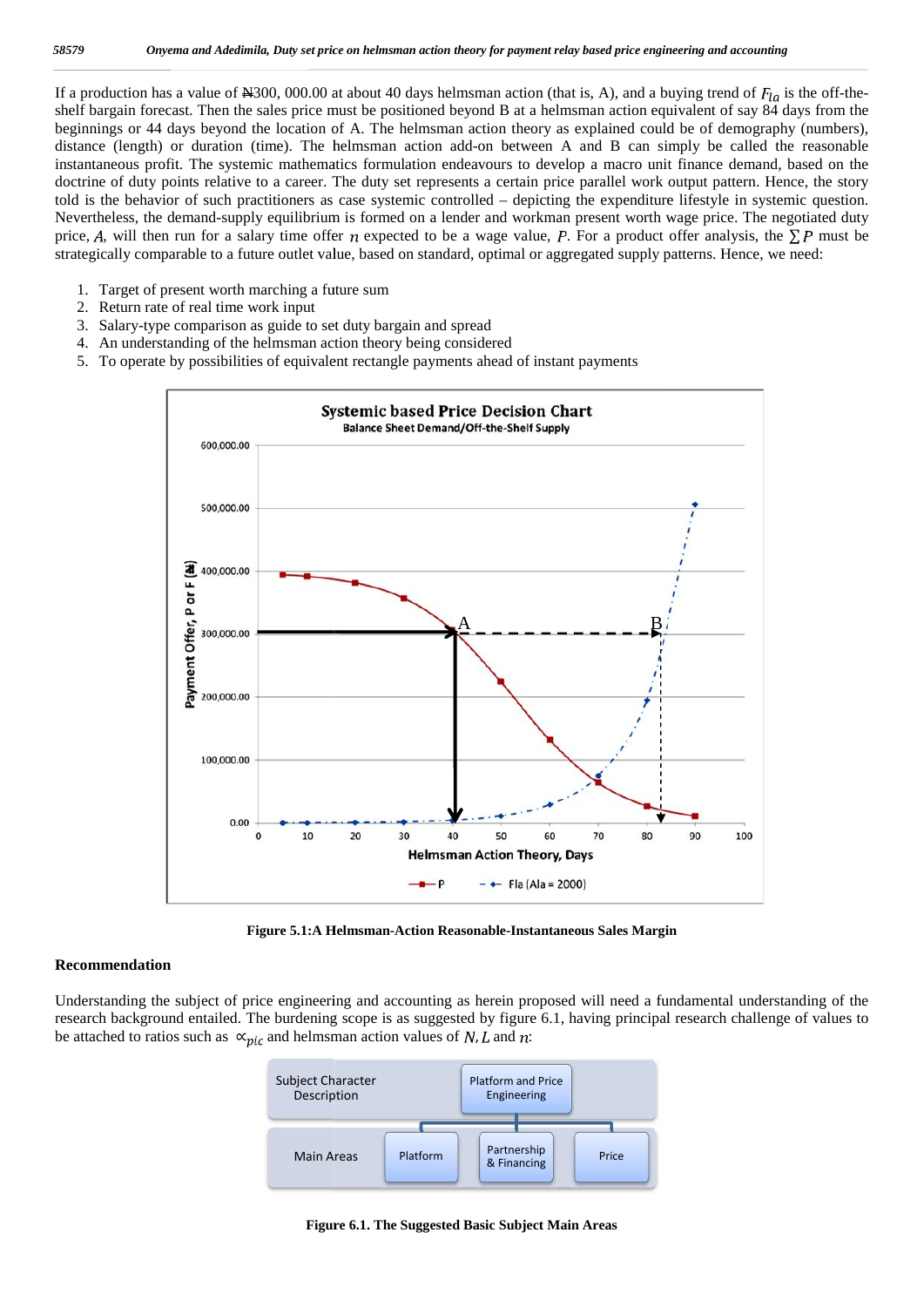For price engineering, the research will entail understanding in a particular business case of how the scenario relates to an initial condition of loan offer, then a land rent equivalent of strategy period for loan repaying and thirdly, outlet period studies as representing a time period, across action time gaps, of real-time sales to land the land rent strategy required to attain the loan offer – hence we are looking at three periods of initial condition, strategy equation and outlet period, running on helmsman theory and an interest value. For these we would ask more direct questions of:

- 1. What land rent pattern suggests a workable breakeven for thrust loan offer?
- 2. What return price can be offered on land rent, given the fixed thrust loan present worth, rate of interest return and helmsman duration?
- 3. What is the selling/outlet price, as applicable, given offer outlet future value, a market return rate and helmsman theory?
- 4. What is the duty set price implication of these?

In addition to the basic research questions, the question of accounting and accounting character is posed. Accounting in engineering is defined herein as creating the reasoning as an art of a specific subject-scope market within the existence of its behavioural finance business macro-cycle as the investment basis (recommended lead thrust as denominator, within an intrinsic option, or numerator for a transient option, compare with (Onyema, 2016) rested on a defined complementary buyer account (BA) trend (preferred base value as numerator, within an intrinsic option, or denominator within a transient option). The BA defined is understood as a market equivalent operating as a consequence of the operator's land rent rules. The case business cycle and the complementary buyer become market partnership trends for partnership approach to taxation.

### **Acknowledgement**

Prof. K. O. Aiyesimoju (Payment Relay Mathematics); Asso. Prof. E. E. Ikponmwosa (Objective Topics and Presentation) and Dr. I. A. Akiije (Definition of Terms) as requested contributions in PhD studies ahead of this subject titled.

## **REFERENCES**

Deutsch, K. W. 1974. *Politics and Goverment: How People Decide Their Fate* (3rd Edition ed.). Boston: Houghton Mifflin Company.

- Dwivedi, D. N. 2009. *Managerial Economics* (7th ed.). New Delhi: Vikas Publishing House PVT Ltd.
- Eide, A. R., Jenison R D., N. L. and Mikelson, S. K. 2008. *Engineeing Fundamentals and Problem Solving* (5th ed.). New York: McGraw Hill.
- Henry, N. 2013. *Public Administration and Public Affairs* (Indian (PHI Learning Private Limited) ed. New Jersey: Pearson Education Inc.

Hoffman, J. and Graham, P. 2006. *Introduction to Political Concepts.* Harlow: Pearson Education Limited.

Horngren, C. T., Sundem, G. L. and Stratton, W. O. 2002. *Introduction to Management Accounting* (12th ed.). New Delhi: Prentice-Hall of India Private Limited.

Kirby, D. A. 2003. *Entrepreneurship.* London: McGraw Hill.

Lipsey, R. G. and Chrystal, K. A. 2007. *Economics* (1st Indian ed.). New Delhi: Oxford University Press.

- Onyema, K. N. and Osuagwu, J. C. 2015. *Public Private Partnership and Concessions as Panacea to Funding and Maintenance Challenges of Nigerian Roads* (Vol. III). Nepal: International Journal of Engineering Research and General Science.
- Onyema², K. N. 2016. *Push-Development Terms on Tax Equations as 2nd Tier Government Industry Exploratory Partner* (Vol. 6). Tamilnadu: International Journal of Development Research. Retrieved from www.journalijdr.com

Orwell, G. 2007. *Animal Farm.* Essex: Longman Group Limited.

Reddy, J. R. 2004. *Advanced Accounting: Theory and Practice.* Delhi: Nangia S. B. A P H Publishing Corporation.

Wikipedia, 2012. *Politics*. (Wikipedia Foundation, Inc) Retrieved from www.wikipedia.org

### **Appendix**

Writing on the conflict of Manor Farm in a fairy tale as of the book Animal Farm, (Orwell, 2007) was able to craft a typical character play on the maze of platform price. In it the tale speaks of Mr. Jones, of the Manor Farm, who had locked the henhouse once for the night, but was too drunk to remember to shut the doors, while headed to the bedroom where Mrs. Jones was already snoring. As soon as the light in the bedroom went out there was a stirring and a fluttering all through the farm buildings. Word had gone round during the day that old Major, the prize middle white boar, had had a strange dream on the previous night and wished to communicate it to the other animals. At one end of the big barn, on a sort of raised platform, Major was already on his bed of straw, under a lantern which hung from a beam. He was twelve years old and had lately grown rather stout, but he was still a majestic-looking pig, with a wise and benevolent appearance, nevertheless. Before long the other animals began to arrive and making themselves comfortable after their different fashions. First came in the three dogs, Bluebell, Jessie and Pincher, and then the pigs. Benjamin was the oldest animal on the farm and worst tempered. He seldom talks and when he did, it was to make cynical remarks. Nevertheless, he was devoted to Boxer without openly admitting it. Two of them usually spent Sundays together, grazing side by side and never speaking. Last of all, came the cat, looking round as usual, for the warmest place and finally squeezed herself in between Boxer and Clover. When Major saw that they had all made themselves comfortable and were waiting attentively, he cleared his throat and began: comrades, you have heard already about the strange dream that I had last night. But I will come to the dream later. Now comrades, what is the nature of this life of ours? Let us face it: our lives are miserable, laborious and short. No animal in England knows the meaning of happiness or leisure after he is old. No animal in England is free.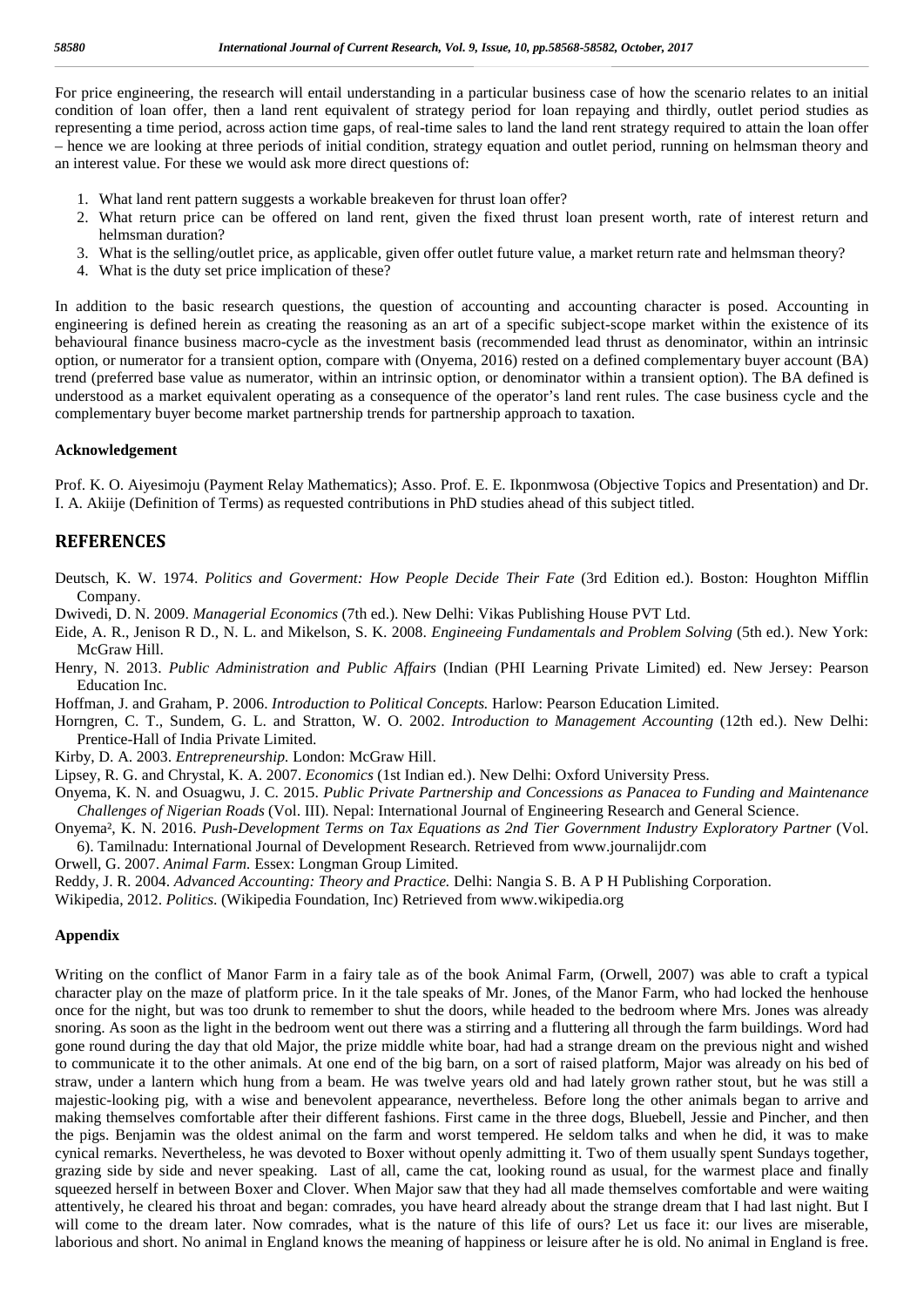The life of an animal is misery and slavery: that is the plain truth. But is this simply part of the order of nature? Is it because this land of ours is so poor that it cannot afford a decent life to those who dwell upon it? No comrades, a thousand times no, the soil of England is fertile, its climate is good, it is capable of affording food in abundance to enormously greater number of animals than now inhabit it. Further he said, because nearly the whole of the produce of our labour is stolen from us by human beings, Man is the only real enemy we have. Man is the only creature that consumes without producing. He sets animals to work; he gives them bare minimum against starvation and keeps the rest for himself. To the horror of man's arm on animals, all the animals must come to reasonableness. Hence, remember, comrades, your resolution must never falter. No argument must lead you astray. Man and animals must not be considered as having common interests. All men are enemies, all animals are comrades. At this moment there was a tremendous uproar.

Comrades, he said, here is a point that must be settled: the wild creatures, such as rats and rabbits are they our friends or our enemies? The vote was taken at once, and it was agreed by an overwhelming majority that rats were comrades. He further said, I have little more to say. I merely repeat, remember always your duty of enmity towards Man and all his ways. Whatever goes upon two legs is an enemy. Whatever goes upon four legs or has wings is a friend. Old Major cleared his throat and began to sing:

Beasts of England, beasts of Ireland Beasts of every land and clime Hearken to my joyful tiding Of the golden future time

Soon or later the day is coming Tyrant man shall be o'erthrown And the fruitful fields of England Shall be trod by beasts alone

The singing of this song threw the animals into the widest excitement. Almost before Major had reached the end, they had begun singing it for themselves.

Major's speech had given to the more intelligent animals on the farm a completely new outlook on life. The work of teaching and organizing the others naturally fell upon the pigs, being generally recognized as being the cleverest of the animals. Snowball, Napoleon and Squealer, these three had elaborated old Major's teachings into a complete system of thought, to which they gave the name of Animalism. A rampage ensues eventually. It was just then that Mr. Jones woke up. The next moment he and his four men were in the store-shed with whips in their hands, lashing out in all directions. But the animals were more than the hungry folks they once had known. The animals flung themselves on the tormentors and in full flight down the cart-track that lead to the main road, with the animals pursuing in triumph, they fled. Mrs. Jones looked out of the bedroom window, saw what was happening, hurriedly flung a few possessions into a carpet bag, and slipped out of the farm by another way. In a very little while the animals had destroyed everything that reminded them of Mr. Jones. Napoleon then led them back to the store-shed and served out a double random of corn to everybody, with two biscuits for each dog. Then they sang 'Beast of England' from end to end seven times running, and after that they settled down for the night and slept as they had never slept before. When they woke at dawn as usual, and suddenly remembering the glorious thing that had happened, they all raced out into the pasture together. The pigs claimed eventually that they had learnt to write from Mr. Jones children's book. Then Snowball (for it was he who was best at writing) took a brush between two knuckles of his trotter, painted out Manor Farm from the top bar of the gate and in its place painted Animal Farm. Sometimes the work was hard, the implements had been designed for human beings and not for animals, and it was a great drawback that no animal was able to use any tool that involved standing on his hind legs. But the pigs were so clever that they could think of a way round every difficulty. The horses knew every inch of the field. The pigs directed-supervised and only natural would assume the leadership having superior knowledge. On Sundays there was no work. Breakfast was an hour later than usual and after it was a ceremony. The pigs had set aside the harness-room as a headquarters for themselves. There in the evening they studied black-smiting, carpentry and other necessary arts from books which they had brought out of the farmhouse. Snowball also busied himself with organizing the other animals into what he called Animal Committees. The reading and writing classes, however, were a great success. By the autumn almost every animal on the farm was literate in some degree. Now, if there was one thing that the animals were completely certain of, it was that they did not want Jones back. However, Napoleon took no interest in Snowball's committees. He said that the education of the young was more important than anything that could be done for those who were already grown up. However at another point, Jones and all his men, with half a dozen others from Foxwood and Pinchfield, had entered the five-barred gate and were coming up the cart-track that led to the farm. Obviously, they were going to attempt the recapture of the farm. This had long been expected and all preparations had been made. Snowball, who had studied an old book of Julius Caesar's campaign which he had found in the farmhouse, was in charge of the defensive operations. He gave his orders quickly, and in a couple of minutes every animal was at his post.

As the human beings approached the farm buildings, Snowball launched his first attack as a manoeuvre piece. Snowball launched the second line of attack but the animals turned and fled through into the yard, men gave a shout of triumph. In the yard Snowball had one more; there was not an animal on the farm that did not take vengeance on them after his own fashion. When they won, the animals reassembled in the wildest excitement, each recounting his own exploits in the battle at the top of his voice. Snowball persuaded them of Animal Farm. At the meetings Snowball often won over the majority by his brilliant speeches, but Napoleon was better at canvassing support for himself in between times. Snowball conjured up pictures of fantastic machines which would do their work for them while they grazed at their ease in the fields or imposed their minds with reading and conversation. Within a